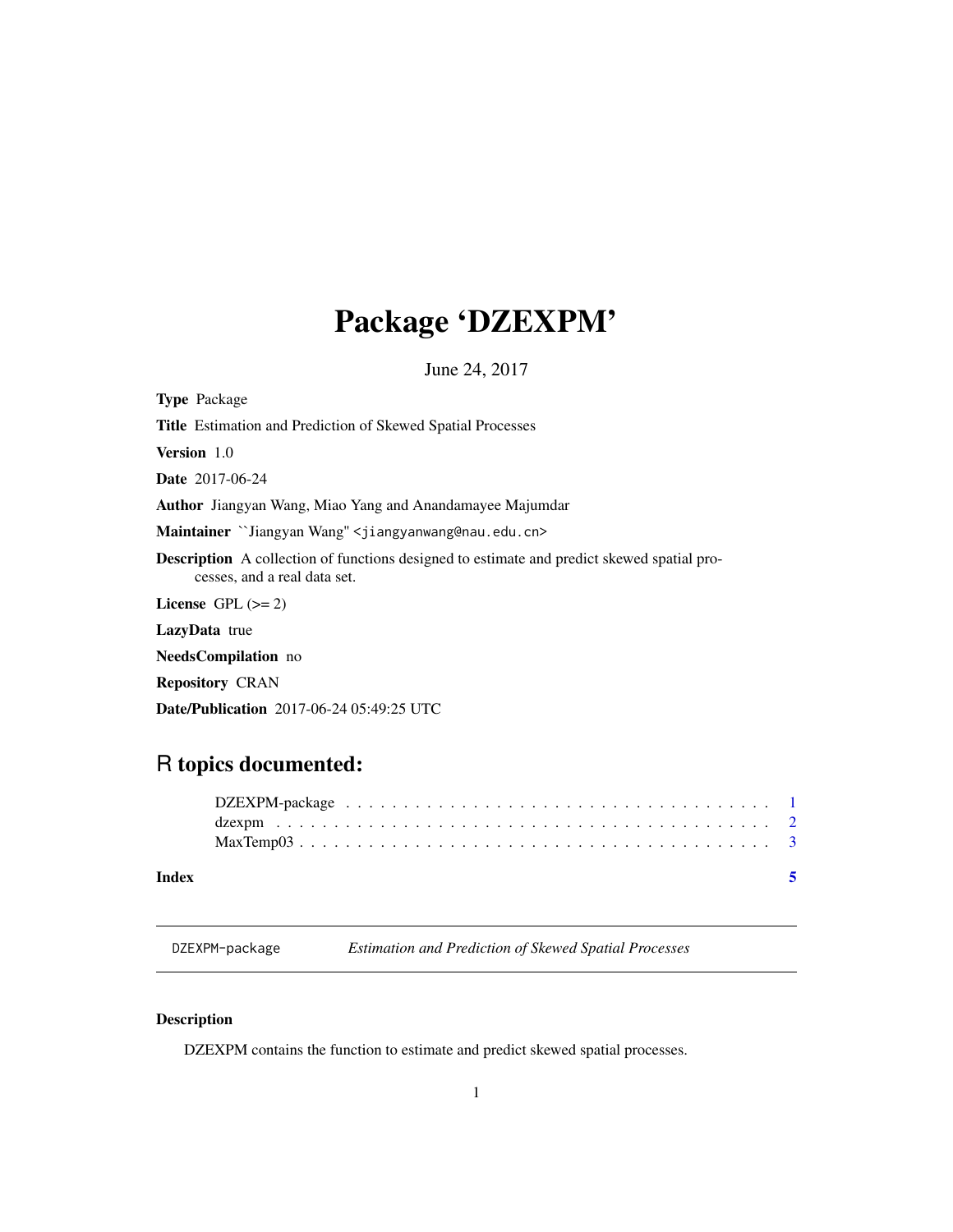#### <span id="page-1-0"></span>Details

Asymmetric spatial processes arise naturally in finance, economics, hydrology and ecology. For such processes, Double Zero Expectile (DZEXP) normal process is proposed in Majumdar and Paul (2015). By using a Bayesian methodology, Wang, Yang and Majumdar (2017) show that by adding measurement error to the DZEXP model (DZEXPM), a reasonably flexible model is obtained, which is also computationally tractable in the literature.

As an example, a skewed data set on maximum annual temperature obtained from weather stations in Louisiana and Texas of year 2003 is attached to test the DZEXPM package.

#### Author(s)

Jiangyan Wang, Miao Yang and Anandamayee Majumdar

#### References

Majumdar, A and Paul, D. (2015). Zero expectile processes and Bayesian spatial regression. Journal of Computational and Graphical Statistics, 25(3).

Wang, J., Yang, M. and Majumdar, A. (2017). Comparative Study and Sensitivity Analysis of Skewed Spatial Processes.

| dzexpm | The estimation and prediction function for the skewed spatial pro- |
|--------|--------------------------------------------------------------------|
|        | cesses                                                             |

#### **Description**

This function provides a way to combine the estimation and prediction procedure for the skewed spatial processes.

#### Usage

dzexpm(y\_ful, x\_ful, n\_ful, n, u1, u2, theta, p, iter, loopiter)

#### Arguments

| y_ful          | the full response variable of a dataset                                                        |
|----------------|------------------------------------------------------------------------------------------------|
| x_ful          | the full covariates of a dataset                                                               |
| $n$ _ $fu1$    | the full number of the spatial locations in a dataset                                          |
| n              | the number of spatial locations being employed to estimate and evaluate the<br>spatial process |
| u1             | horizontal coordinate of the spatial locations                                                 |
| u <sub>2</sub> | vertical coordinate of the spatial locations                                                   |
| p              | is a useful parameter to capture the "skewness" of the process, which belongs in<br>(0,1)      |
| theta          | the range parameter of the covariance kernel in the spatial process                            |
| iter           | the MCMC iterations to update the parameters                                                   |
| loopiter       | the burn in size                                                                               |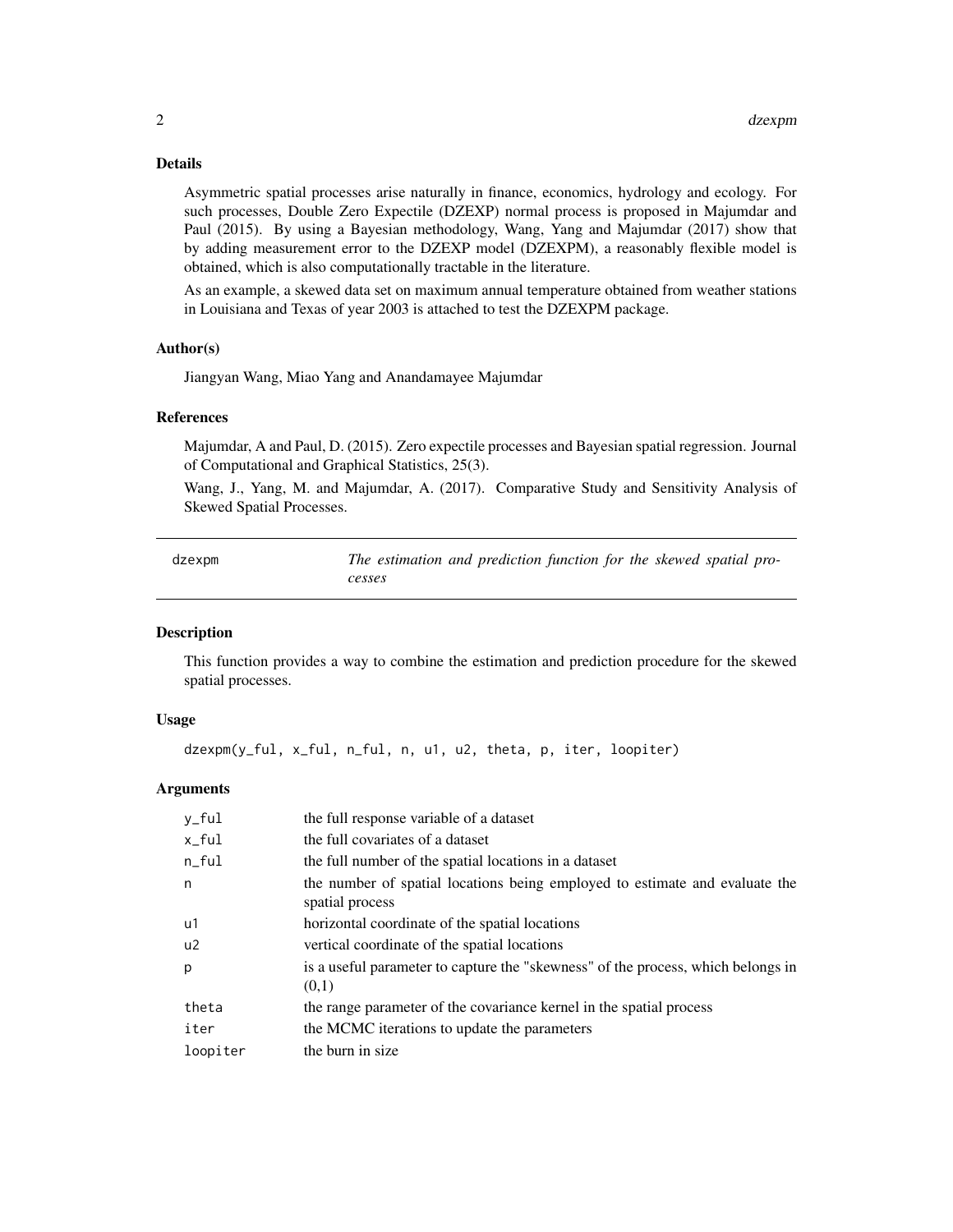#### <span id="page-2-0"></span>MaxTemp03 3

#### Details

This function is generated according to the spatial model, Double Zero Expectile Normal Process with measurement error, which has good prediction performance. See the references for details.

#### Value

A date.frame is returned which includes quantities "DIC", "coverage", "bias.med", "mpe.med" and "SD.med", where "DIC" stands for the Deviance Information Criterion (DIC), see Gelman et al. (2004), and "coverage", "bias.med", "mpe.med" and "SD.med" represent the median of prediction coverage, bias, mean prediction error and standard error over MCMC scheme iterations, respectively, for the predictive performance of the skewed spatial process.

#### Author(s)

Jiangyan Wang, Miao Yang and Anandamayee Majumdar

#### References

Wang, J., Yang, M. and Majumdar, A. (2017). Comparative Study and Sensitivity Analysis of Skewed Spatial Processes.

Gelman, A., Carlin, J., Stern, H. and Rubin, D. (2004). Bayesian Data Analysis: Second Edition. Texts in Statistical Science. CRC Press. ISBN 1-58488-388-X. LCCN 2003051474. MR 2027492.

#### Examples

```
real<- as.matrix(do.call(cbind, MaxTemp03))
n_ful<- nrow(real)
y_ful<- real[,2]
x_ful<- real[,7]
x_ful <- log(x_ful)x_ful<- scale(x_ful)
u1 < - real[, 3]
u2 < - real[,4]
theta<- 2/150000
n<- 56
p < -0.1dzexpm(y_ful, x_ful, n_ful, n, u1, u2, theta, p, 50, 20)
```
MaxTemp03 *Maximum annual temperature in the year 2003 of 76 spatially located stations in the states of Louisiana and Texas*

#### Description

This data set contains the maximum annual temperature in the year 2003 of 76 spatially located stations in the states of Louisiana and Texas, as the response variable, and elevation as the covariate.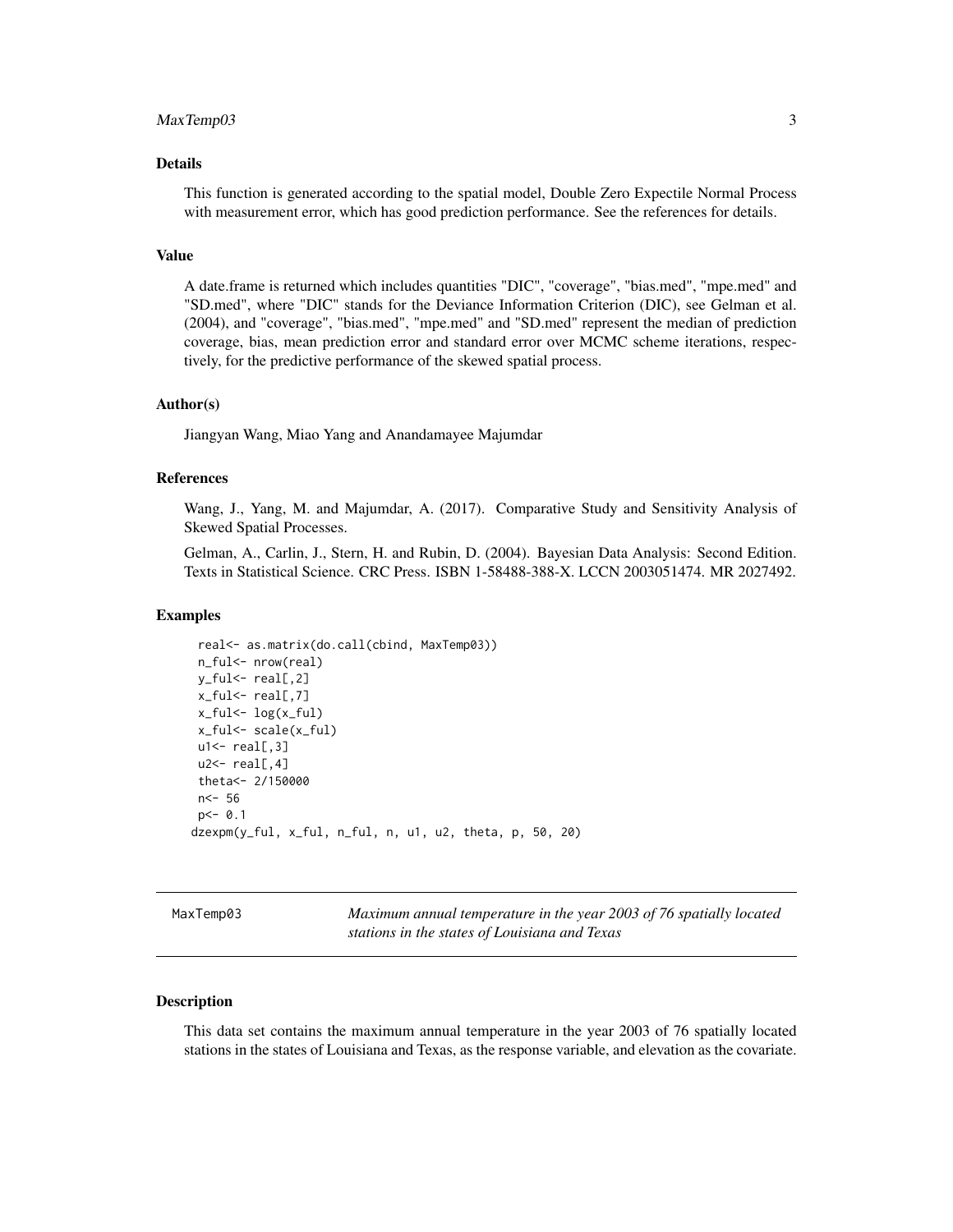#### Usage

data("MaxTemp03")

#### Format

A data frame with 76 observations on the following 7 variables.

stn a numeric vector for the station number

temMax a numeric vector for the maximum temperature

- utmn a numeric vector for the North UTM (UNIVERSAL TRANSVERSE MERCARTOR GRID SYSTEM)
- utme a numeric vector for the South UTM (UNIVERSAL TRANSVERSE MERCARTOR GRID SYSTEM)

lat a numeric vector for latitude

- long a numeric vector for longitude
- elevate a numeric vector for elevation

#### Details

This is an illustrative data set obtained for a collection of stations in Texas and Louisiana. The collection was from the NOAA Satellite and Information Service involving global climate and weather.

#### Source

The data link is: http://www.ncdc.noaa.gov /cgi-bin/res40.pl?page=gsod.html

#### References

Wang, J., Yang, M. and Majumdar, A. (2017). Comparative Study and Sensitivity Analysis of Skewed Spatial Processes.

#### Examples

data(MaxTemp03)